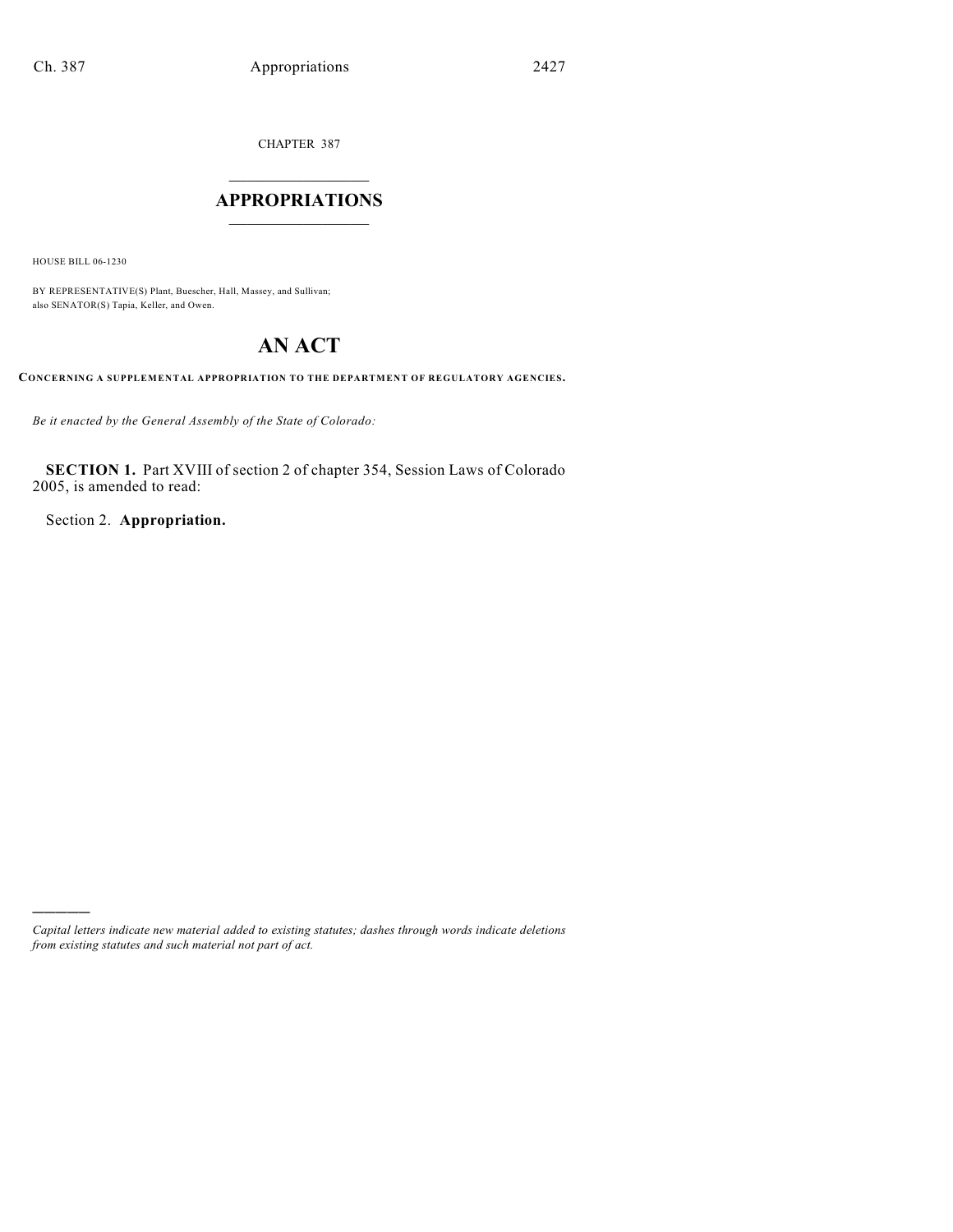Ch. 387 Appropriations 2428

|                 |       | APPROPRIATION FROM |                |              |               |              |  |
|-----------------|-------|--------------------|----------------|--------------|---------------|--------------|--|
|                 |       |                    |                |              |               |              |  |
| ITEM &          | TOTAL | GENERAL            | <b>GENERAL</b> | <b>CASH</b>  | <b>CASH</b>   | FEDERAL      |  |
| <b>SUBTOTAL</b> |       | <b>FUND</b>        | <b>FUND</b>    | <b>FUNDS</b> | <b>FUNDS</b>  | <b>FUNDS</b> |  |
|                 |       |                    | <b>EXEMPT</b>  |              | <b>EXEMPT</b> |              |  |
|                 |       |                    |                |              |               |              |  |

## **PART XVIII DEPARTMENT OF REGULATORY AGENCIES**

# **(1) EXECUTIVE DIRECTOR'S OFFICE AND ADMINISTRATIVE SERVICES<sup>128</sup>**

| Personal Services                | 3,628,310 |        |                        | $3,628,310(T)^{a}$       |                 |
|----------------------------------|-----------|--------|------------------------|--------------------------|-----------------|
|                                  |           |        |                        | $(53.0$ FTE)             |                 |
| Health, Life, and Dental         | 1,269,546 | 38,057 | 1,072,984 <sup>b</sup> | $158,505(T)^{a}$         |                 |
| Short-term Disability            | 50,289    | 1,311  | 43,597 <sup>b</sup>    | $5,381(T)^{a}$           |                 |
| S.B. 04-257 Amortization         |           |        |                        |                          |                 |
| <b>Equalization Disbursement</b> | 71,272    | 1,858  | 61,788 <sup>b</sup>    | $7,626(T)^{a}$           |                 |
| Salary Survey and Senior         |           |        |                        |                          |                 |
| <b>Executive Service</b>         | 952,908   | 28,471 | 796,101 <sup>b</sup>   | $128,336(T)^{a}$         |                 |
| Workers' Compensation            | 56,855    | 1,784  | $48,355^{\circ}$       | $5,863($ T) <sup>*</sup> | $853^\circ$     |
|                                  | 73,703    | 2,313  | $62,684$ <sup>b</sup>  | $7,600(T)^{a}$           | $1,106^{\circ}$ |
| <b>Operating Expenses</b>        | 212,513   | 3,689  | 99,709 <sup>b</sup>    | $109, 115(T)^{a}$        |                 |
| Legal Services for 84,767        |           |        |                        |                          |                 |
| hours                            | 5,463,233 | 47,113 | 5,206,798              | $87,834(T)^{a}$          | 121,488         |
|                                  | 5,419,096 |        |                        |                          | $77.351$ °      |
| Administrative Law Judge         |           |        |                        |                          |                 |
| Services                         | 197,025   | 4,253  | 191,236                | $1.536(T)^*$             |                 |
|                                  | 170,820   | 3,687  | $165,801$ <sup>b</sup> | $1,332(T)^{a}$           |                 |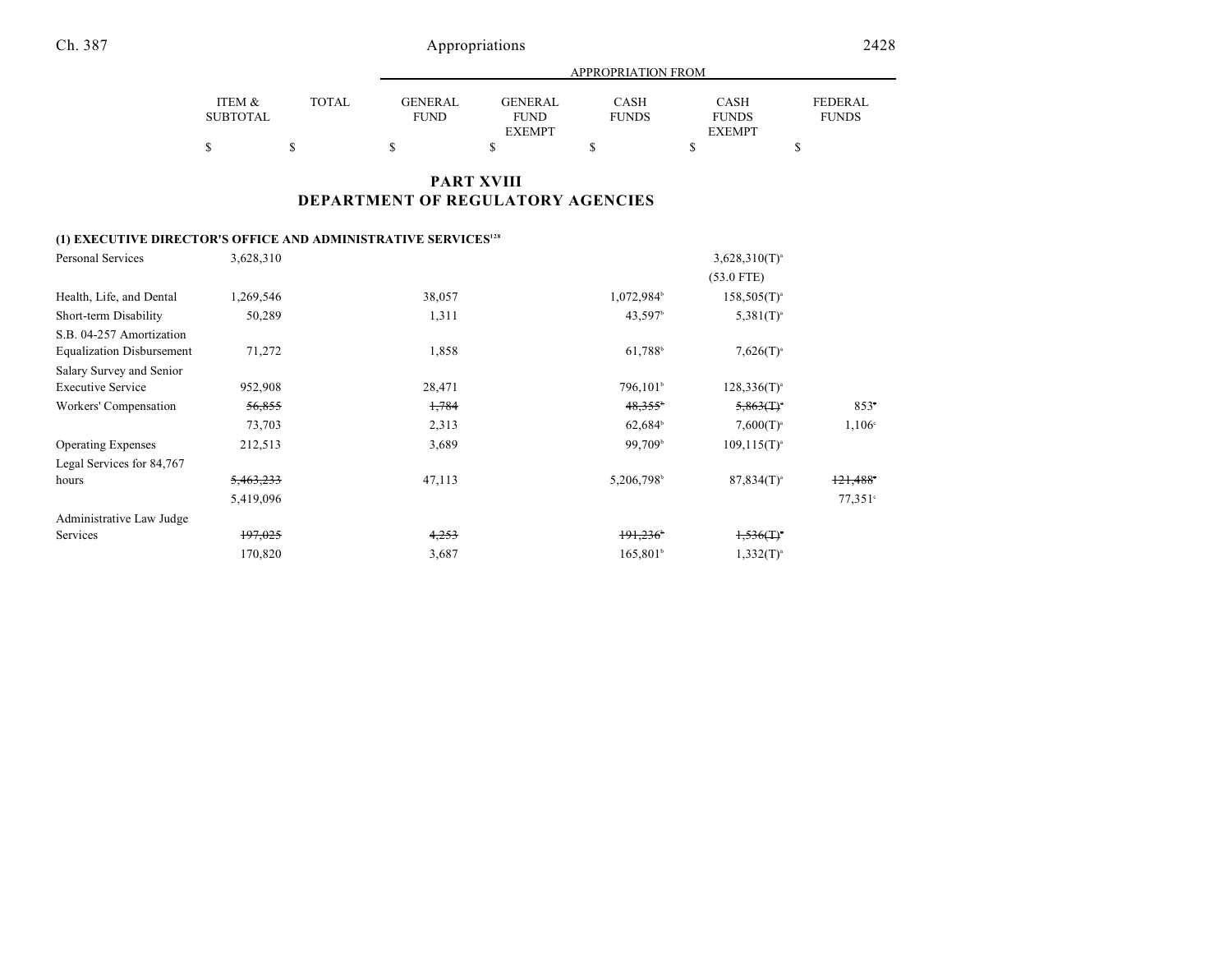| Purchase of Services from |           |            |                        |                  |                 |
|---------------------------|-----------|------------|------------------------|------------------|-----------------|
| Computer Center           | 27,996    | 307        | $23,532^{\circ}$       | 4,157(T)         |                 |
|                           | 23,563    | 242        | 19,806 <sup>b</sup>    | $3,515(T)^{a}$   |                 |
| <b>Multiuse Network</b>   |           |            |                        |                  |                 |
| Payments                  | 2,431     | 2,431      |                        |                  |                 |
|                           | 2,386     | 2,386      |                        |                  |                 |
| Payment to Risk           |           |            |                        |                  |                 |
| Management and Property   |           |            |                        |                  |                 |
| Funds                     | 87,697    | 2,698      | 70,397                 | 12,747(T)        | $1,855^{\circ}$ |
|                           | 24,930    | 767        | 20,012 <sup>b</sup>    | $3,624(T)^{a}$   | $527^\circ$     |
| Vehicle Lease Payments    | 188,437   |            | 188,437                |                  |                 |
|                           | 160,567   |            | 160,567                |                  |                 |
| Information Technology    |           |            |                        |                  |                 |
| <b>Asset Maintenance</b>  | 464,104   |            | 270,793 <sup>b</sup>   | $193,311(T)^{a}$ |                 |
| Leased Space              | 2,466,122 | 104,463    | 1,865,436              | $465,658(T)^{a}$ | $30,565^\circ$  |
| Capitol Complex Leased    |           |            |                        |                  |                 |
| Space                     | 1,006     |            | $1,006^{\circ}$        |                  |                 |
|                           | 1,076     |            | $1,076^{\circ}$        |                  |                 |
| Hardware/Software         |           |            |                        |                  |                 |
| Maintenance               | 659,676   | 800        | $400,274$ <sup>b</sup> | $258,602(T)^{a}$ |                 |
|                           |           | 15,799,420 |                        |                  |                 |
|                           |           | 15,650,881 |                        |                  |                 |
|                           |           |            |                        |                  |                 |

<sup>a</sup> Of these amounts, it is estimated that  $\frac{4,970,657}{4,962,425}$  shall be from indirect cost recoveries, \$47,248 shall be from the Department of Public Health and Environment, \$45,576 shall be from the Department of Health Care Policy and Financing, and \$3,500 shall be from other departments for sunset reviews.

 $\cdot$  These amounts shall be from various cash sources within the Department.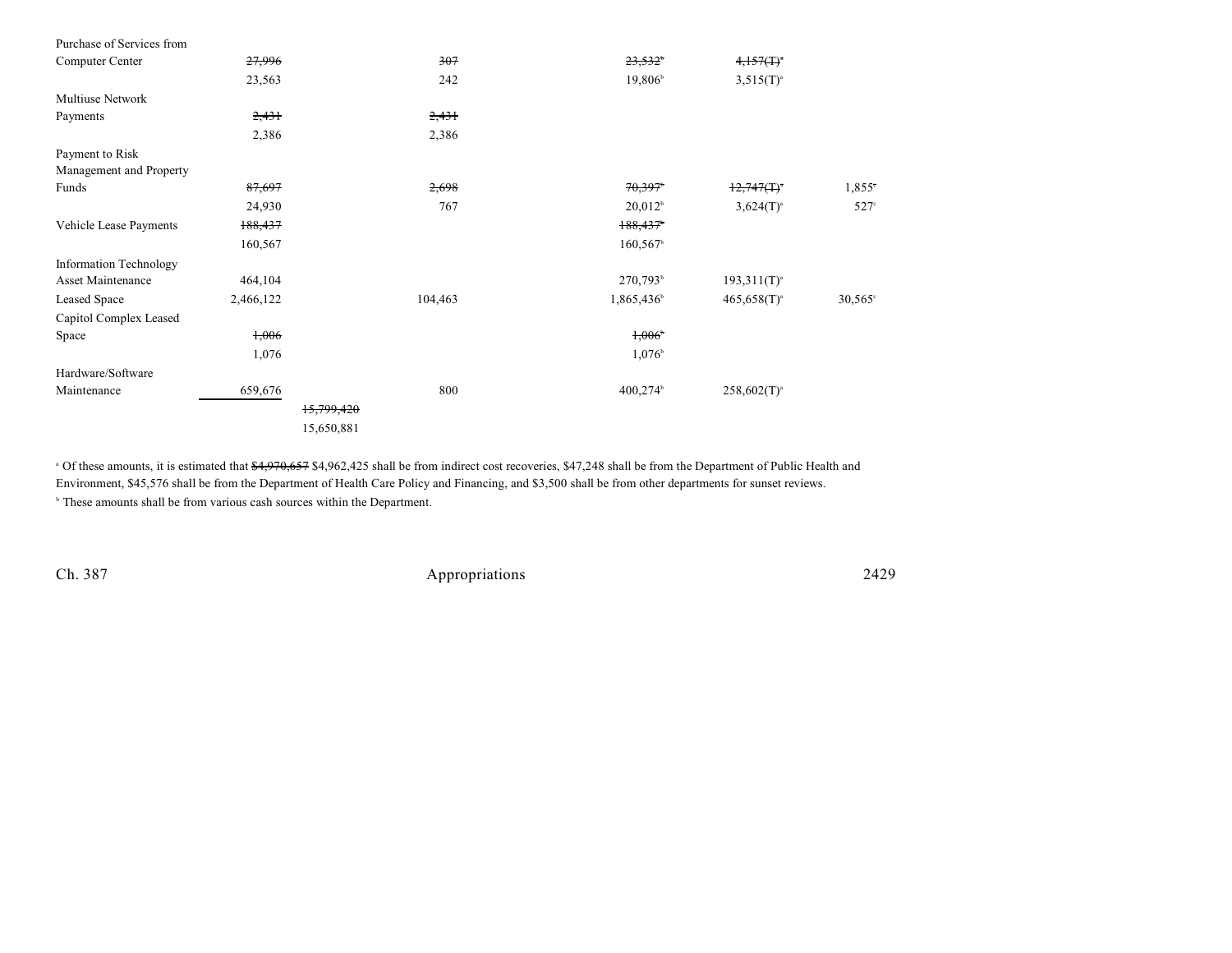|          |        |                | APPROPRIATION FROM |              |               |                |  |
|----------|--------|----------------|--------------------|--------------|---------------|----------------|--|
|          |        |                |                    |              |               |                |  |
| ITEM &   | TOTAL. | <b>GENERAL</b> | <b>GENERAL</b>     | CASH         | <b>CASH</b>   | <b>FEDERAL</b> |  |
| SUBTOTAL |        | <b>FUND</b>    | <b>FUND</b>        | <b>FUNDS</b> | <b>FUNDS</b>  | <b>FUNDS</b>   |  |
|          |        |                | <b>EXEMPT</b>      |              | <b>EXEMPT</b> |                |  |
|          |        |                |                    |              |               |                |  |

 These amounts shall be from the Equal Employment Opportunity Commission, the Department of Housing and Urban Development, and the Health Information <sup>c</sup> Counseling and Assistance Grant Program, and are included for informational purposes only.

### **(2) DIVISION OF BANKING**

| Personal Services               | 2,635,560    |           |                          |
|---------------------------------|--------------|-----------|--------------------------|
|                                 | $(38.5$ FTE) |           |                          |
| <b>Operating Expenses</b>       | 270,547      |           |                          |
| <b>Board Meeting Costs</b>      | 11,500       |           |                          |
| <b>Indirect Cost Assessment</b> | 422,154      |           |                          |
|                                 | 421,664      |           |                          |
|                                 |              | 3,339,761 | 3,339,761 <sup>*</sup>   |
|                                 |              | 3,339,271 | $3,339,271$ <sup>a</sup> |

<sup>a</sup> This amount shall be from the Division of Banking Cash Fund created in Section 11-102-403, C.R.S.

#### **(3) CIVIL RIGHTS DIVISION**

| Personal Services         | 1,589,197 | 811.603    | 598.288 <sup>b</sup><br>$179,306($ T) <sup>a</sup> |
|---------------------------|-----------|------------|----------------------------------------------------|
|                           | 1.485.022 | 969,092    | 336,224 <sup>b</sup><br>$179,706(T)^{a}$           |
|                           |           | (14.0 FTE) | $(9.0$ FTE)<br>$(2.0$ FTE)                         |
| <b>Operating Expenses</b> | 123,905   | 37,380     | 86,525                                             |
|                           | 79,959    | 68,925     | 11,034 <sup>b</sup>                                |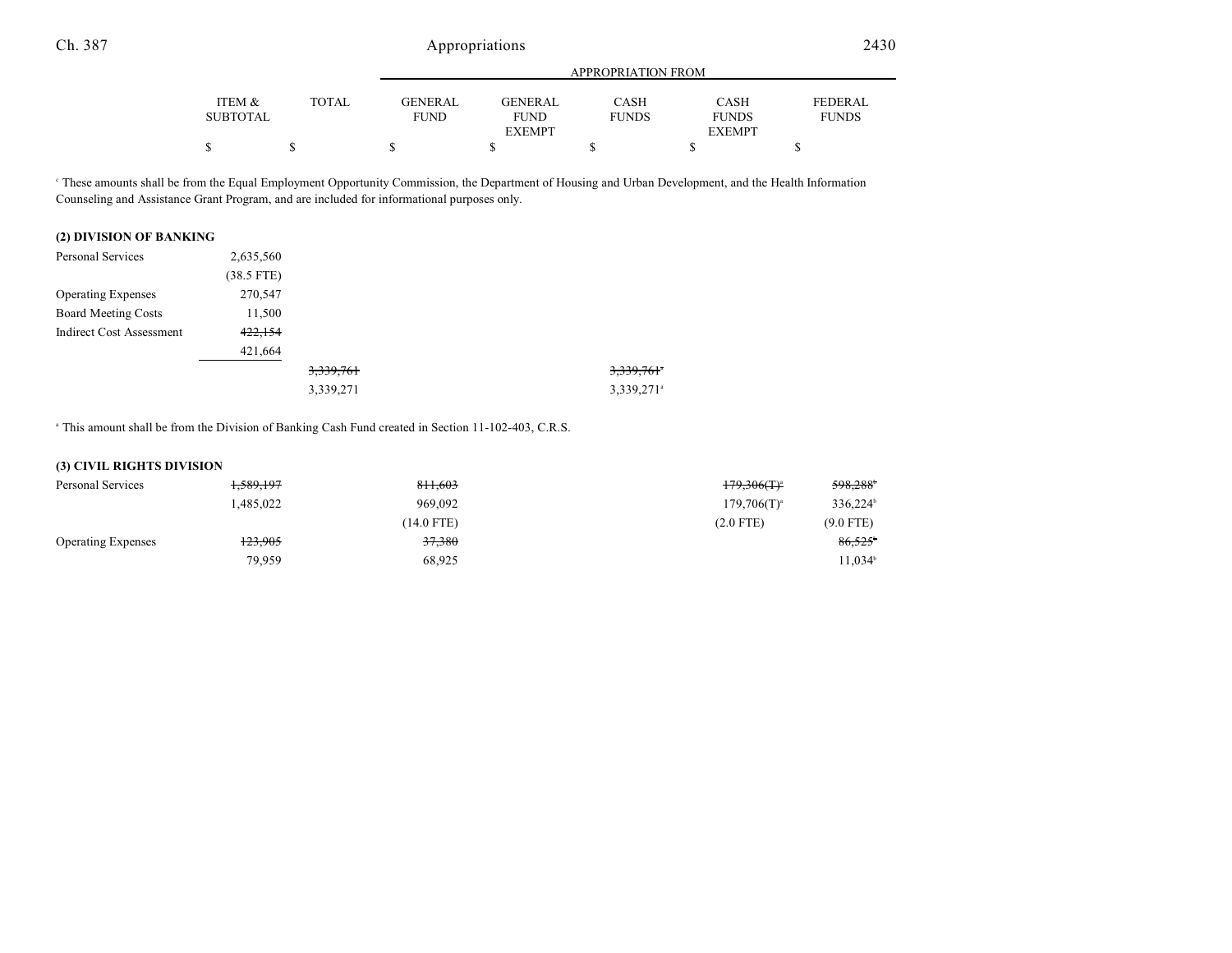| Hearings Pursuant to            |        |           |                     |
|---------------------------------|--------|-----------|---------------------|
| Complaint                       | 6,000  | 5,000     | $1,000^{\circ}$     |
| <b>Commission Meeting Costs</b> | 21,000 | 5,174     | 15.826              |
|                                 | 11,229 |           | $6,055^{\circ}$     |
| Indirect Cost Assessment        | 81,593 |           | 81,593 <sup>b</sup> |
|                                 |        | 1,821,695 |                     |
|                                 |        | 1,663,803 |                     |

<sup>a</sup> This amount shall be from indirect cost recoveries.

<sup>b</sup> These amounts shall be from the Equal Employment Opportunity Commission and the U.S. Department of Housing and Urban Development, and are included for informational purposes only.

| (4) OFFICE OF CONSUMER COUNSEL |  |
|--------------------------------|--|
|--------------------------------|--|

| Personal Services               | 727,644     |         |                      |
|---------------------------------|-------------|---------|----------------------|
|                                 | $(7.0$ FTE) |         |                      |
| <b>Operating Expenses</b>       | 55,572      |         |                      |
| <b>Indirect Cost Assessment</b> | 76,755      |         |                      |
|                                 | 76,666      |         |                      |
|                                 |             | 859,971 | 859,971*             |
|                                 |             | 859,882 | 859,882 <sup>a</sup> |

<sup>a</sup> This amount shall be from the Public Utilities Commission Fixed Utility Fund created in Section 40-2-114, C.R.S.

| (5) DIVISION OF FINANCIAL SERVICES |              |                |
|------------------------------------|--------------|----------------|
| Personal Services                  | 804,095      |                |
|                                    | $(11.0$ FTE) |                |
| <b>Operating Expenses</b>          | 72,763       |                |
|                                    |              |                |
| Ch. 387                            |              | Appropriations |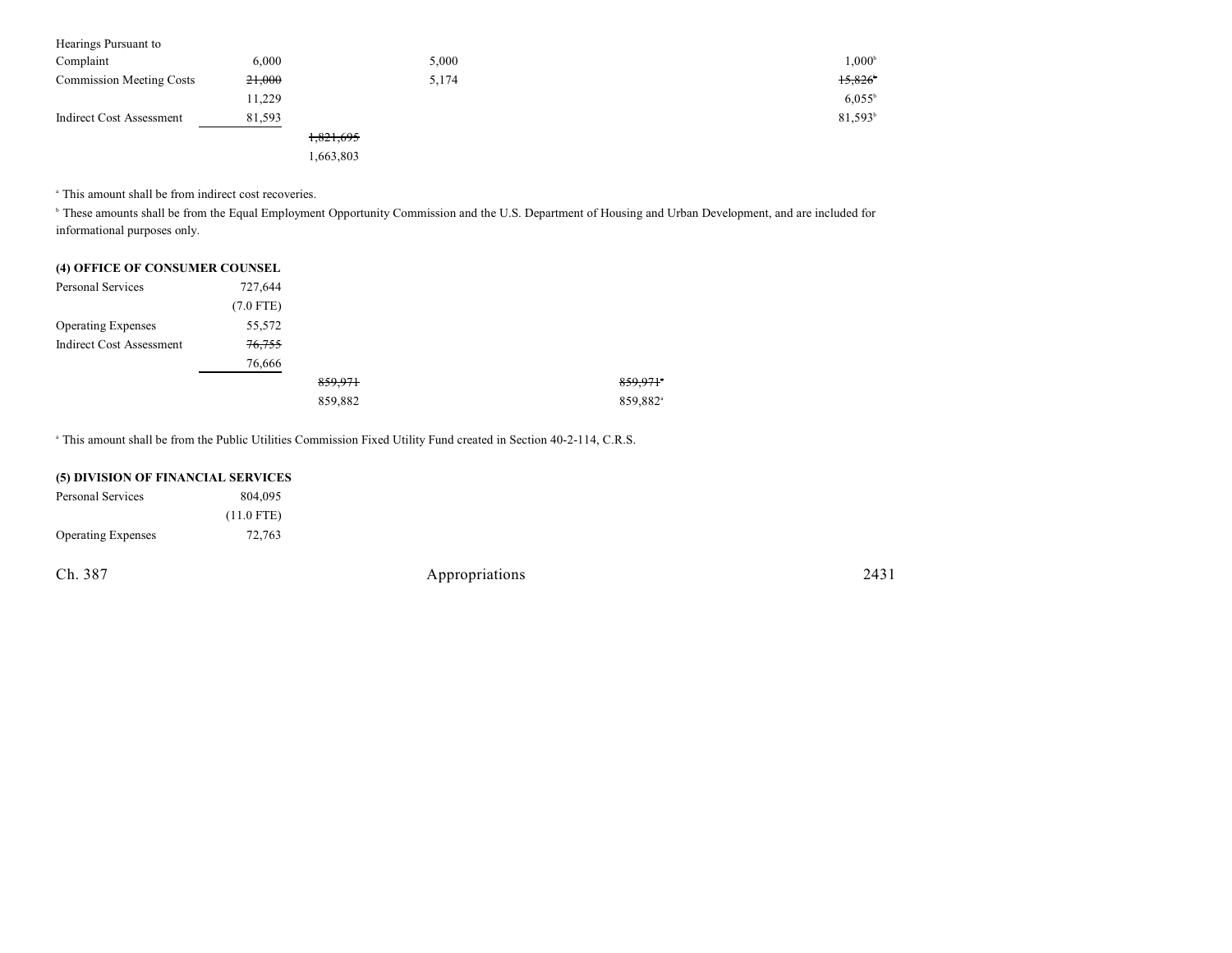#### APPROPRIATION FROM ITEM & SUBTOTAL TOTAL GENERAL FUND GENERAL FUND EXEMPT CASH FUNDS CASH FUNDS EXEMPT Ch. 387 Appropriations 2432

997,334 997,334<sup>a</sup>

|                                 |         | ሖ | œ<br>ω               |  |
|---------------------------------|---------|---|----------------------|--|
|                                 |         |   |                      |  |
| <b>Indirect Cost Assessment</b> | 120,615 |   |                      |  |
|                                 | 120,476 |   |                      |  |
|                                 | 997,473 |   | 997,473 <sup>*</sup> |  |

<sup>a</sup> This amount shall be from the Division of Financial Services Cash Fund created in Section 11-40-106 (2), C.R.S.

### **(6) DIVISION OF INSURANCE**

| Personal Services         | 5,147,776          |  |
|---------------------------|--------------------|--|
|                           | $(76.5$ FTE)       |  |
| <b>Operating Expenses</b> | 377,972            |  |
| Senior Health Counseling  |                    |  |
| Program                   | 434,000            |  |
|                           | $(2.0$ FTE)        |  |
| Workers' Compensation     |                    |  |
| <b>Studies</b>            | 75,000             |  |
| PIP Exam Program          | 26,723             |  |
|                           | $(0.5$ FTE)        |  |
| Insurance Fraud           |                    |  |
| Prosecution               | 287,687            |  |
| Indirect Cost Assessment  | <del>861,351</del> |  |

FEDERAL FUNDS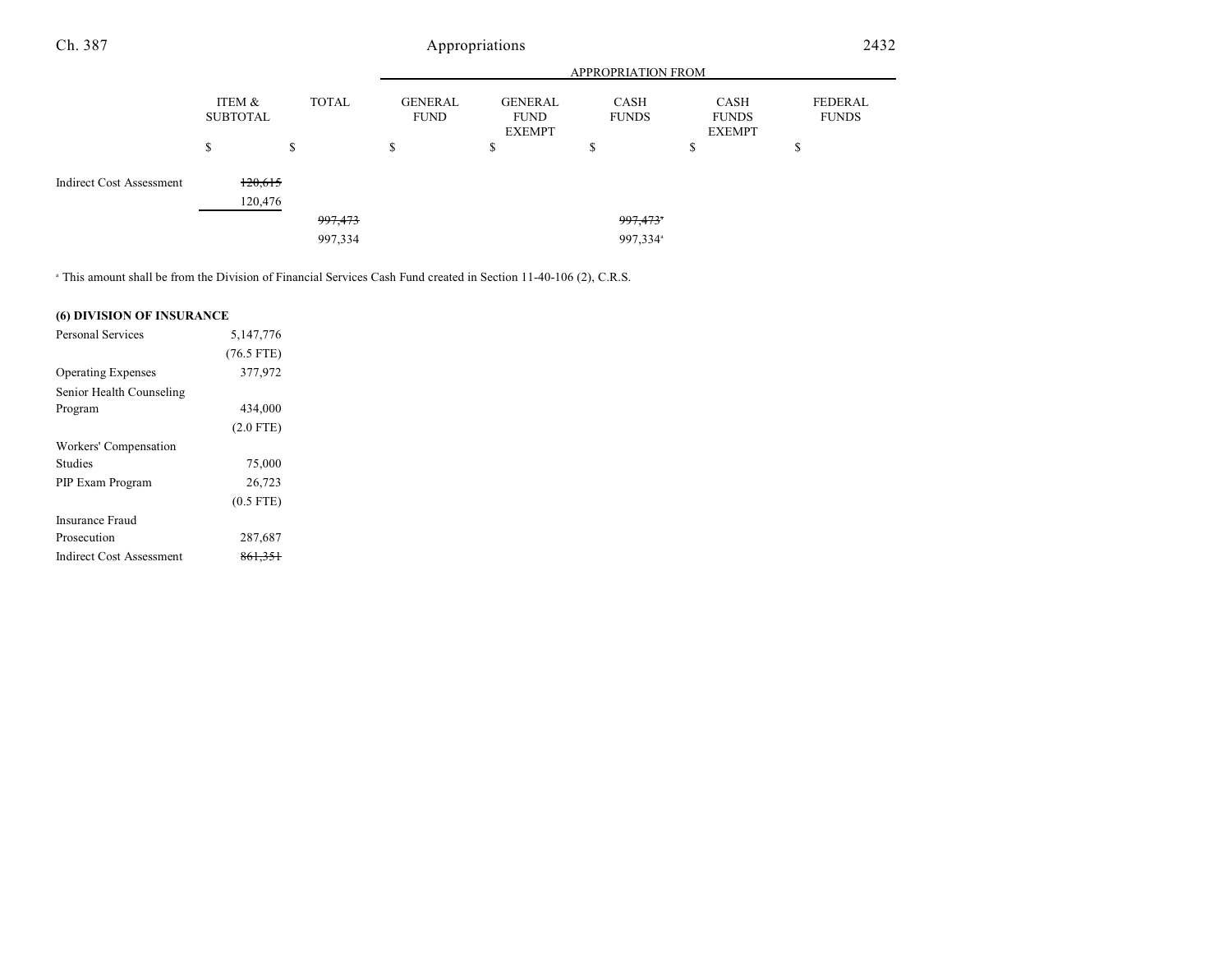| 860.371              |                          |                 |                   |
|----------------------|--------------------------|-----------------|-------------------|
| <del>7,210,509</del> | <del>6,755,430</del> °   | $4.036^{\circ}$ | $451,043^{\circ}$ |
| 7,209,529            | $6,754,450$ <sup>a</sup> |                 |                   |

 $\degree$  Of this amount,  $\frac{66,579,430}{6,578,450}$  shall be from the Division of Insurance Cash Fund created in Section 10-1-103 (3), C.R.S., \$100,000 shall be from reimbursements from insurance companies for travel expenses, \$75,000 shall be from the Workers' Compensation Cash Fund created in Section 8-44-112 (7) (a), C.R.S., and \$1,000 shall be from the Commission on Mandated Health Insurance Benefits Cash Fund created in Section 10-16-103.3 (8), C.R.S. Reimbursement moneys are shown for purposes of complying with the limitation on state fiscal year spending imposed by Section 20 of Article X of the State Constitution and are continuously appropriated pursuant to Section 10-1-108 (9), C.R.S.

<sup>b</sup> This amount shall be from the Multiple Employer Welfare Arrangement Cash Fund created in Section 10-16-902 (6), C.R.S.

This amount shall be from the Health Information Counseling and Assistance Program and is included for informational purposes only. <sup>c</sup>

#### **(7) PUBLIC UTILITIES COMMISSION**

| Personal Services           | 7,217,932    |  |
|-----------------------------|--------------|--|
|                             | $(93.5$ FTE) |  |
| <b>Operating Expenses</b>   | 389,884      |  |
| <b>Expert Testimony</b>     | 25,000       |  |
| Disabled Telephone Users    |              |  |
| <b>Fund Payments</b>        | 2,974,750    |  |
| Transfer to Reading         |              |  |
| Services for the Blind Cash |              |  |
| Fund                        | 190,000      |  |
| Transfer to Commission for  |              |  |
| the Deaf and Hard of        |              |  |
| Hearing Cash Fund           | 25,000       |  |
| Low Income Telephone        |              |  |
| Assistance                  | 224.963      |  |
|                             |              |  |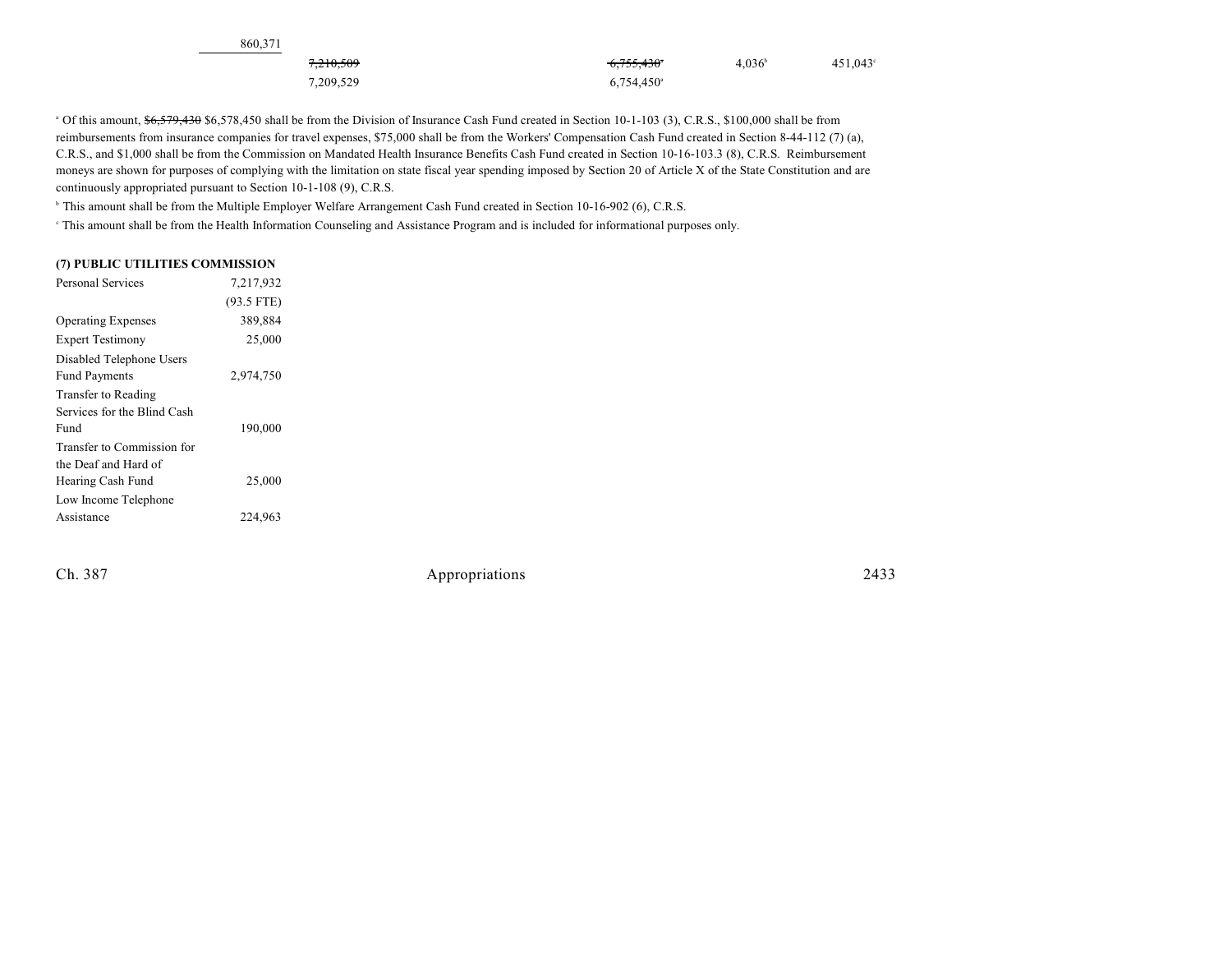| Ch. 387                         | Appropriations            |              |                               |                                                |                         | 2434                                  |                         |
|---------------------------------|---------------------------|--------------|-------------------------------|------------------------------------------------|-------------------------|---------------------------------------|-------------------------|
|                                 |                           |              | APPROPRIATION FROM            |                                                |                         |                                       |                         |
|                                 | ITEM &<br><b>SUBTOTAL</b> | <b>TOTAL</b> | <b>GENERAL</b><br><b>FUND</b> | <b>GENERAL</b><br><b>FUND</b><br><b>EXEMPT</b> | CASH<br><b>FUNDS</b>    | CASH<br><b>FUNDS</b><br><b>EXEMPT</b> | FEDERAL<br><b>FUNDS</b> |
|                                 | ъ                         | \$           | \$                            | ъ                                              | ъ                       | \$                                    | Φ                       |
| <b>Indirect Cost Assessment</b> | 1,025,231                 |              |                               |                                                |                         |                                       |                         |
|                                 | 1,024,042                 |              |                               |                                                |                         |                                       |                         |
|                                 |                           | 12,072,760   |                               |                                                | 11,735,818              | 336,942 <sup>b</sup>                  |                         |
|                                 |                           | 12,071,571   |                               |                                                | 11,734,629 <sup>a</sup> |                                       |                         |

<sup>a</sup> Of this amount, it is estimated that  $\frac{66,722,707}{6,721,756}$  shall be from the Public Utilities Commission Fixed Utility Fund created in Section 40-2-114, C.R.S., \$3,142,809 shall be from the Colorado Disabled Telephone Users Fund created in Section 40-17-104 (1), C.R.S., \$1,527,172 \$1,526,934 shall be from the Public Utilities Commission Motor Carrier Fund created in Section 40-2-110.5 (6), C.R.S., \$223,786 shall be from the Low-Income Telephone Assistance Fund created in Section 40-3.4-108 (2) (a), C.R.S., and \$119,344 shall be from the Colorado High Cost Administration Fund created in Section 40-15-208 (3), C.R.S. Of this amount, \$2,872,297 is shown for purposes of complying with the limitation on state fiscal year spending imposed by Section 20 of Article X of the State Constitution. Such moneys are included for informational purposes as they are continuously appropriated by Section 40-17-104 (1), C.R.S. <sup>b</sup> Of this amount, it is estimated that \$161,973 shall be from reserves in the Public Utilities Commission Motor Carrier Fund created in Section 40-2-110.5 (6), C.R.S., \$127,453 shall be from reserves in the Colorado Disabled Telephone Users Fund created in Section 40-17-104 (1), C.R.S., \$46,339 shall be from reserves in the Public Utilities Commission Fixed Utilities Fund created in Section 40-2-114, C.R.S., and \$1,177 shall be from reserves in the Low-Income Telephone Assistance Fund created in Section 40-3.4-108 (2) (a), C.R.S.

| <b>Personal Services</b>        | 2,432,944    |
|---------------------------------|--------------|
|                                 | $(37.0$ FTE) |
| <b>Operating Expenses</b>       | 183.923      |
| <b>Commission Meeting Costs</b> | 21.925       |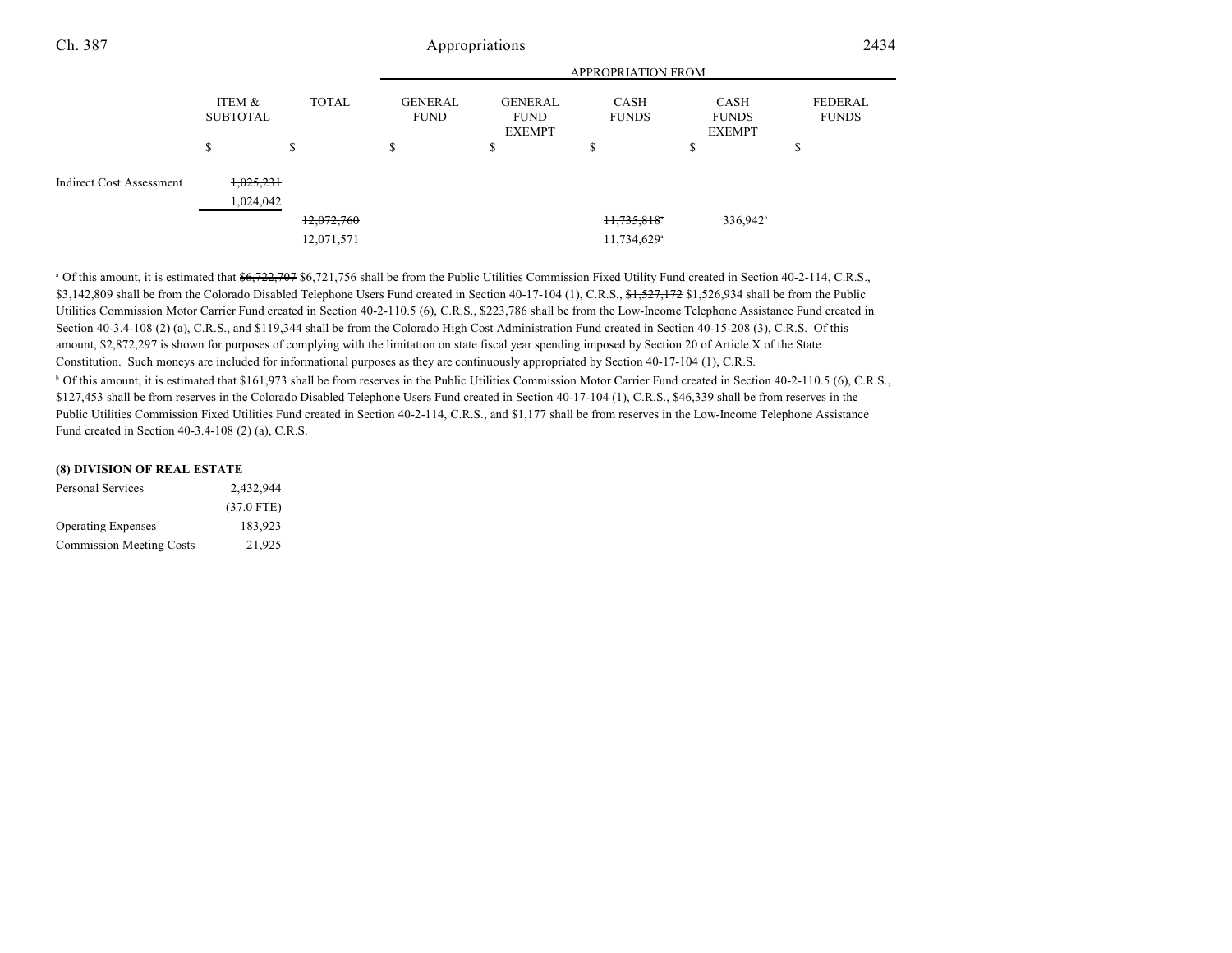| Hearings Pursuant to            |         |           |                        |
|---------------------------------|---------|-----------|------------------------|
| Complaint                       | 3.000   |           |                        |
| <b>CBI/FBI Record Checks</b>    | 209,350 |           |                        |
| Payments from the Real          |         |           |                        |
| <b>Estate Recovery Fund</b>     | 214,961 |           |                        |
| <b>Indirect Cost Assessment</b> | 405,707 |           |                        |
|                                 | 405,236 |           |                        |
|                                 |         | 3,471,810 | 3,471,810              |
|                                 |         | 3,471,339 | 3,471,339 <sup>a</sup> |

<sup>a</sup> Of this amount, \$3,256,849 \$3,256,378 shall be from the Division of Real Estate Cash Fund created in Section 12-61-111.5 (2) (b), C.R.S., and \$214,961 shall be from the Real Estate Recovery Fund created in Section 12-61-301 (1), C.R.S.

| (9) DIVISION OF REGISTRATIONS   |               |            |  |                         |
|---------------------------------|---------------|------------|--|-------------------------|
| <b>Personal Services</b>        | 9,552,525     |            |  |                         |
|                                 | $(158.2$ FTE) |            |  |                         |
| <b>Operating Expenses</b>       | 1,165,324     |            |  |                         |
| Hearings Pursuant to            |               |            |  |                         |
| Complaint                       | 307,075       |            |  |                         |
| Payments to Department of       |               |            |  |                         |
| Health Care Policy and          |               |            |  |                         |
| Financing                       | 14,652        |            |  |                         |
| <b>Indirect Cost Assessment</b> | 3,496,881     |            |  |                         |
|                                 | 3,492,466     |            |  |                         |
|                                 |               | 14.536.457 |  | 12,471,637*             |
|                                 |               | 14,532,042 |  | 12,467,222 <sup>a</sup> |
|                                 |               |            |  |                         |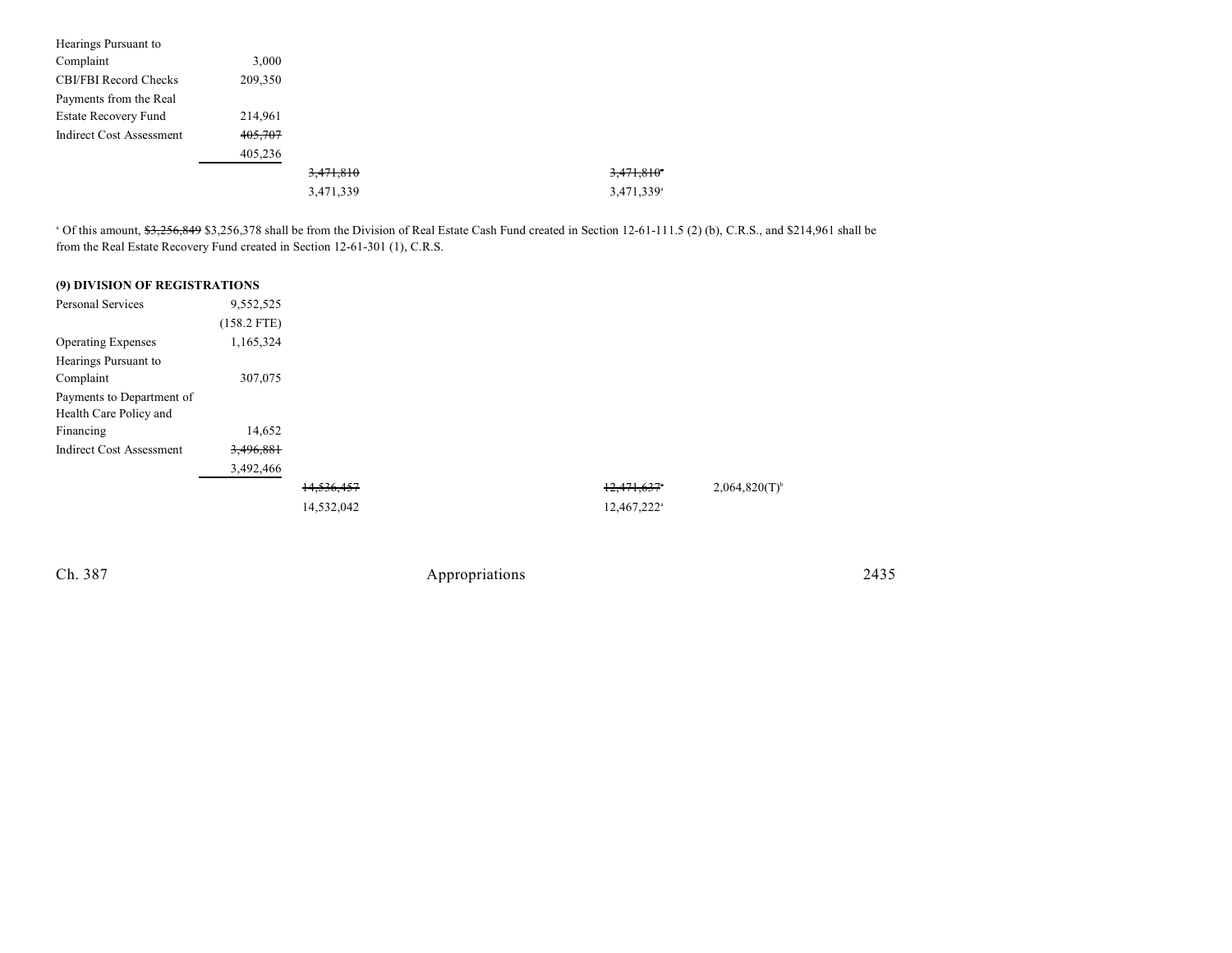Ch. 387 Appropriations 2436

|                 |       | APPROPRIATION FROM |                |              |               |                |
|-----------------|-------|--------------------|----------------|--------------|---------------|----------------|
|                 |       |                    |                |              |               |                |
| ITEM &          | TOTAL | <b>GENER AL</b>    | <b>GENERAL</b> | CASH         | <b>CASH</b>   | <b>FEDERAL</b> |
| <b>SUBTOTAL</b> |       | <b>FUND</b>        | <b>FUND</b>    | <b>FUNDS</b> | <b>FUNDS</b>  | <b>FUNDS</b>   |
|                 |       |                    | <b>EXEMPT</b>  |              | <b>EXEMPT</b> |                |
| \$              |       |                    |                |              |               |                |

<sup>a</sup> This amount shall be from the Division of Registrations Cash Fund created in Section 24-34-105 (2) (b) (I), C.R.S.

<sup>b</sup> Of this amount, it is estimated that \$1,559,429 shall be from indirect cost recoveries, \$257,244 shall be from the Department of Public Health and Environment, and \$248,147 shall be from the Department of Health Care Policy and Financing.

| (10) DIVISION OF SECURITIES |  |  |  |
|-----------------------------|--|--|--|
|-----------------------------|--|--|--|

| <b>Personal Services</b>        | 1,608,021    |           |                        |
|---------------------------------|--------------|-----------|------------------------|
|                                 | $(20.0$ FTE) |           |                        |
| <b>Operating Expenses</b>       | 45,557       |           |                        |
| Hearings Pursuant to            |              |           |                        |
| Complaint                       | 19,594       |           |                        |
| <b>Board Meeting Costs</b>      | 4,500        |           |                        |
| Securities Fraud                |              |           |                        |
| Prosecution                     | 398,024      |           |                        |
| <b>Indirect Cost Assessment</b> | 219,105      |           |                        |
|                                 | 219,046      |           |                        |
|                                 |              | 2,294,801 | 2,294,801*             |
|                                 |              | 2.294.742 | 2,294,742 <sup>a</sup> |

<sup>a</sup> This amount shall be from the Division of Securities Cash Fund created in Section 11-51-707 (2), C.R.S.